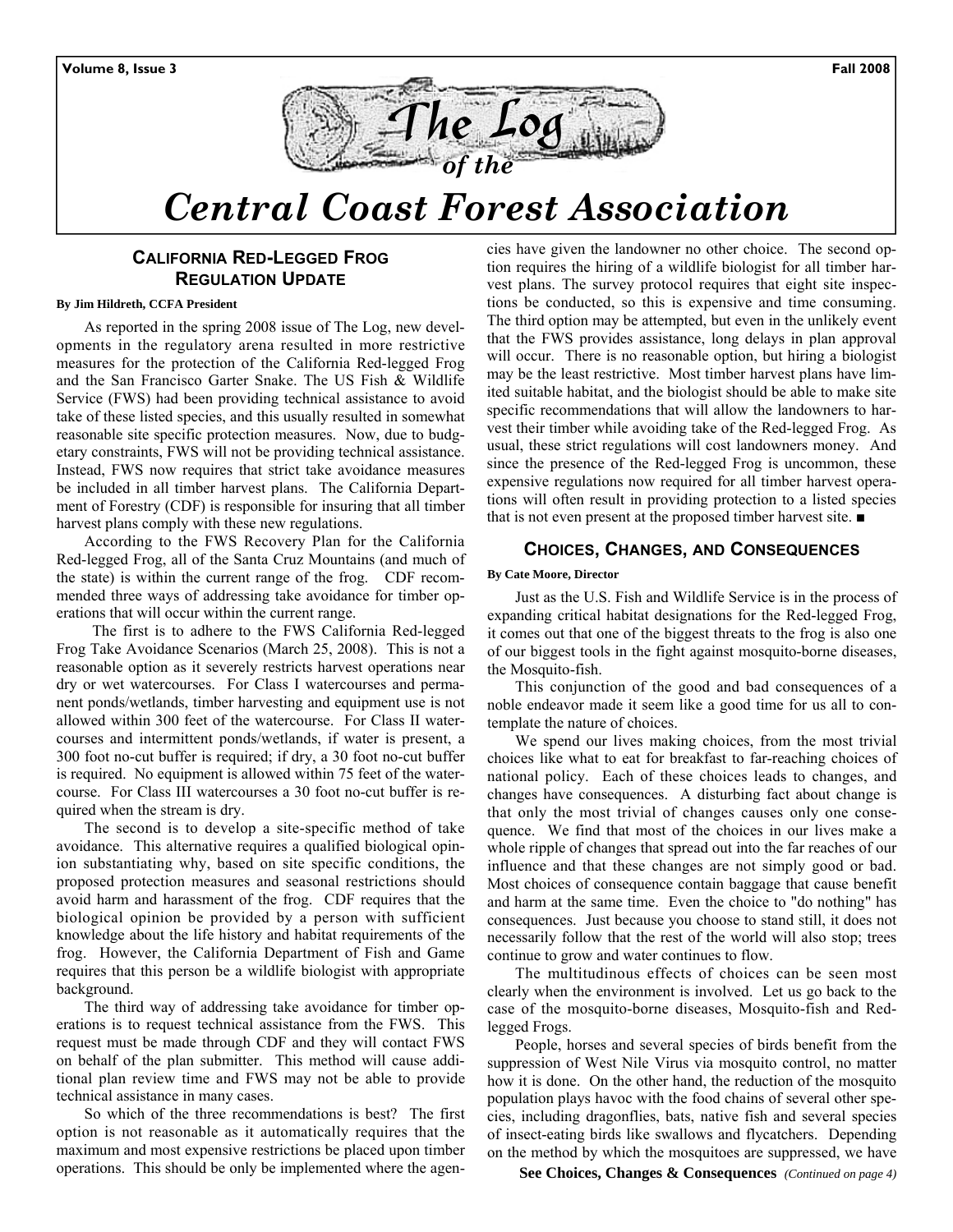#### **GOING, GOING, GONE**

#### **By Traci Hukill, condensed from Metro Santa Cruz With Editorial comment by Barbara McCrary**

Jonathan Ambrose, a Santa Rosa-based biologist with the Nation Marine Fisheries Service (NMFS) says Coho have evolved to be able to survive catastrophes like landslides, wildfires and even a spate of poor ocean condition years. But that only works if their habitat is healthy.

But what we're realizing is, the instream condition across the range of the Central California Coho are in poor shape. Even if the fish make it back from the ocean, if the instream conditions aren't there, the fish can't do what they've evolved to do, and that's (to) quickly recolonize.

#### **Editor: Interestingly enough, we were told by fish biologists, not too long ago, that Scotts Creek was in great condition - an ideal Coho habitat.**

Scientists point to a variety of factors in the destruction of Coho habitat. The main one, in Ambrose's view, is urbanization. As an example, he offers up the San Lorenzo River, which had Coho until 1982 (and a few again in 2005.)

"The San Lorenzo comes up as probably *the* watershed in the overall worst condition," he says. "And why is that? Because you have an incredibly high density of roads. Lots are not properly maintained. Dirt bleeds into the creek. All kinds of people are living on the river, because - what a beautiful place."

**Editor: Is it any wonder that the San Lorenzo River has poor conditions? Perhaps the numbers of roads has influence, but has anyone considered the number of** *septic tanks*  **that leach into the river? Or the amount of oil residue that washes off the paved roads and flows into the river?** 

"But what happens is, this fish needs to have complex instream habitat, and in Santa Cruz County that's primarily formed by trees falling into the creek, creating deep pools. But in Santa Cruz, the county funds the removal of large woody debris in the stream - and no other county does this - and if you don't have large woody debris in the water, you won't have fish."

**Editor: At one time, before the 1970s and 1980s, there were steelhead trout and Coho salmon, albeit planted ones, in the creeks of the Scotts Creek watershed. On Big Creek, for example, there has been no disturbance since the 1948 fire, with the exception of the 1955, 1982, and 1997 floods. No logging, no further fires, no new roads, and no woody debris removal… The forest cover is so dense that almost no light gets in. Browsing animals do not live there and there are few insects for the fish to eat. The stream has been closed to fishing for well over 25 years. So why are there no fish? We do see fingerlings, in the sunny areas, but no mature fish in this stream that used to yield enough fish to feed families. My theory is that the streams are** *too* **dark. A lifetime's experience by several locals, and nearly 60 years of my own, shows the fish liking pools with sunlight and ledges of rock or the occasional log to hide under. They don't like the completely dark habitat that has developed since the lack of fires and cessation of logging. Furthermore, the overpopulation of trees take up a vast amount of water, lowering the creek level and contributing to a reduced habitat for the fish.** 

**As for sediment destroying fish habitat, one local remembers the feeding frenzy amongst the fish when the Big Creek powerhouse used to discharge water into the creek. The water activity stirred up their food source, gravel and sediment.** 

Then there's the erosion and other problems associated with logging. Much of the Coho's habitat lies in timberlands, and the NMFS has come out and charged that the California Board of Forestry's (BOF) policies have contributed to Coho decline which is why the Sierra Club and other litigants sued the BOF this past summer.

**Editor: The excessive and persistent rain of 1997-98 caused massive landslides on Big Creek, where there has been no logging in over 60 years. Erosion is not caused exclusively by logging, but primarily by too much rain runoff for the soil to absorb.**

The board actually has new rules to protect the Coho. With buy-in from the Department of Fish and Game, it revamped its policy on the Coho in July 2007. The new rules govern such arcana as what percentage of conifer canopy must be left in place on tributaries to Coho-bearing stream when the slope is greater than 55 percent., and how many feet before a culvert a road must be laid with rock to slow erosion.

Sierra Club deputy director Paul Mason says the devastating 2008 Coho return proves that the board's new rules don't work.

**Editor: A largely contributing factor was the lack of early rains to open the streams to the sea. Salmon waiting to gain access to the streams were picked off by assorted predators, including seals, pelicans, and seagulls. Another suspect in diminishing salmon population is overfishing in the ocean.** 

 The main problem is that those rules - tougher than the previous policies but not as restrictive as many environmentalists would have liked - only kick in when a Fish and Game official determines that a given logging plan would harm Coho. The Sierra Club and it fellow litigants want to remove the trigger and have the rules enacted at all time.

"Basically they only want to apply these protections if Fish and Game can prove that salmon are going to die before a logging operation," Mason says. "And we think they should apply before you're actually killing the last salmon."

As for the scientific literature review being undertaken by the board, Mason is dismissive. "They won't make any changes based on that review for well over a year, minimum. Thos rule changes would go into effect at the earliest in 2010.

"And that has been the counter-argument: We're doing this literature review; let's let the process run its course. Our response to that is: the salmon are in freaking crisis. There's no reason we can't adopt more protective measure while finishing the review."

Mason finds an irony in the fact that NMFS - an agency in the (federal) government, after all - has sided with the Sierra Club on the matter of the inadequacy of the state board's rules.

"This is perhaps the only situation I can think of where the (federal) administration is taking a more protective stance than the (state) administration," he says. "It's kinda crazy that way."

And who prevails when the federal government tells a state agency to clean up its act? No telling. Several years ago, the NMFS sued the Board of Forestry, saying its rules contribute to the "take" of salmon. The state fought it in court and it was thrown out on a technicality. Essentially, the board said, "Kiss off," says Mason. ■

**The McCrary family and their forbears have lived on Big Creek since 1869 and have first-hand experience with both forests and the native wildlife. Family journals allow them opportunity for comparison of the area over a 110-year span.**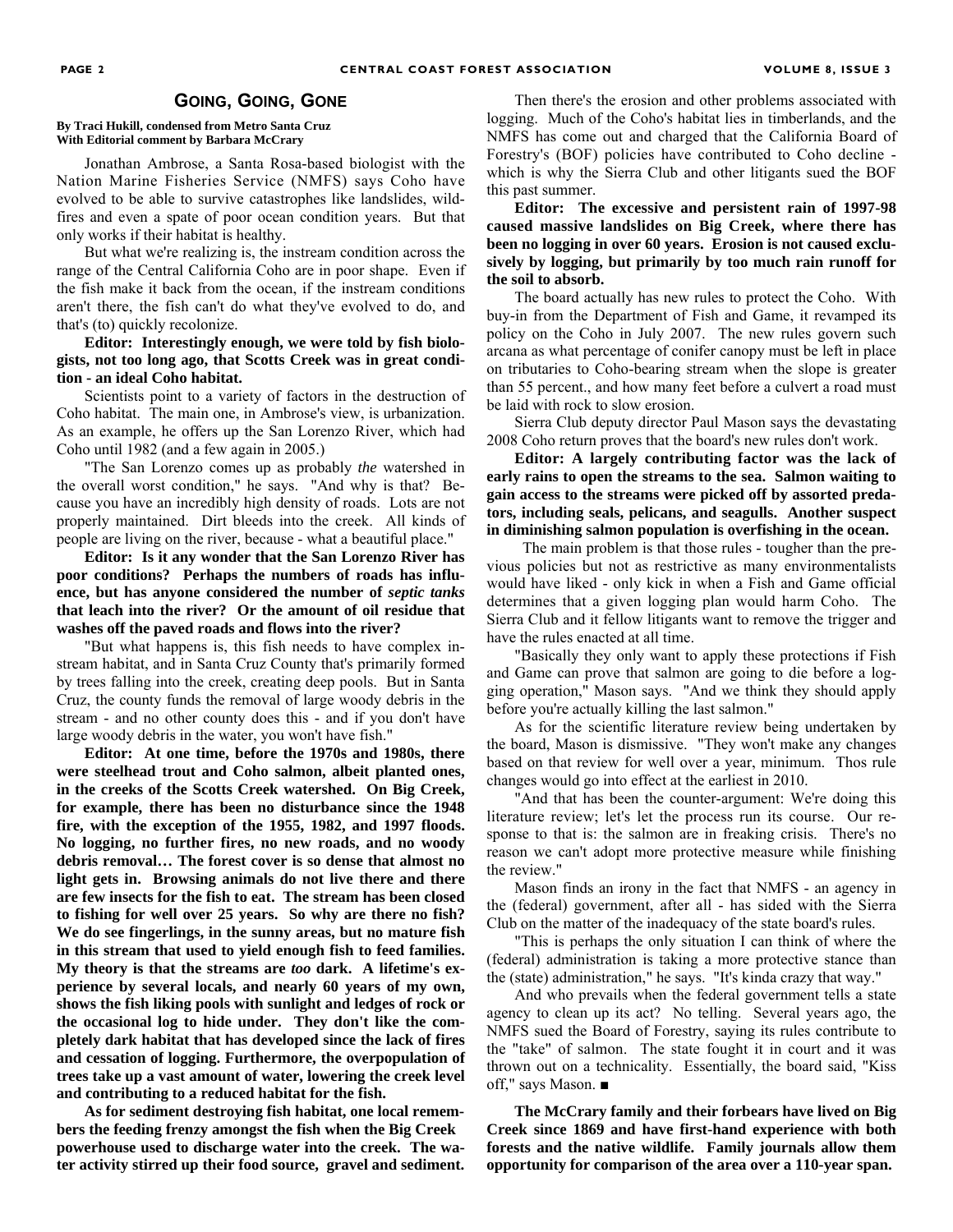#### **WATER QUALITY BOARD PROVIDES RELIEF**

#### **By Gary Paul, Director**

Due to the efforts of Big Creek Lumber's forestry staff, the local forestry community was finally provided relief from the long and costly waits for approval of Requests for Enrollment under the General Waiver of Waste Discharge Requirements for Timber Harvest Activities by the Central Coast Regional Water Quality Board. On September 18, the Board issued modifications to this process.

Under the new policy, the request for enrollment is tentatively approved 14 calendar days after the Board receives a complete application for coverage. In the interim between tentative approval and the official enrollment, the Tier III monitoring and reporting program must be followed. This includes dry season temperature monitoring and storm-event triggered turbidity monitoring.

If the application is determined to come under Tier IV monitoring, requiring an Individual Waiver with a hearing before the Board, the applicant is required to stop timber harvesting until the hearing. Alternatively, the applicant could modify the operation. The Board did not specify what those modifications might be.

In any event, this is a great improvement over the previous process, and will benefit the vast majority of harvest operations.■

#### **RED-LEGGED FROGS - ANOTHER PERSPECTIVE**

#### **By Cate Moore**

The September 24, 2008 issue of Ag Alert had an article advising farmers and ranchers that the U.S. Fish and Wildlife Service was planning to quadruple the area designated as critical habitat to the Red-legged Frog. Just a week later, both the Santa Cruz Sentinel and the San Jose Mercury News printed an article identifying mosquito-fish, a popular and effective mosquito abatement tool, as a serious threat to the survival of local amphibians, including Red-legged Frogs and Santa Cruz Long-toed Salamanders, both of which are protected species.

The Fish and Wildlife Service has documented that designating land as critical habitat does little to benefit a protected species, yet this appears to be their only answer to declining frog populations. As far as I can tell, about all this designation does is put a paperwork burden on the landowners of property in the designated areas. It can even be detrimental to providing habitat improvements; those of you who choose to seek federal dollars for conservation programs funded by the federal farm bill will see delays in the processing of the projects for "consultation" requirements imposed by critical-habitat designations.

Meanwhile, another branch of the government, the local disease vector control departments, will continue to provide mosquito-fish to residents for use in the backyard ponds and stock ponds. Mosquito-fish, while they are incredibly efficient at consuming mosquito larvae, do not limit their appetite to insects. They are just as happy eating tadpoles, and their presence spells doom for frog populations using their ponds as breeding areas.

The vector control agencies do their best to ensure that mosquito-fish are not introduced into wild streams or ponds, but once they are introduced into an area, all it takes is winter flooding or human carelessness to spread the fish into native ponds. On top of this, as the native breeding ponds are removed by urbanization, the frogs are moving into stock ponds to find breeding

grounds and are thus meeting the mosquito-fish in increasing numbers.

Just designating an area as critical habitat is not effective, and the U.S. Fish and wildlife Service needs to know this. The proposed rules are currently undergoing a public comment period which will close on November 17, 2008. A copy of the proposed rules, including maps, can be found at www.fws.gov/sacramento. Following the red-legged frog links (there are more than one) will get you to the text of the proposed rule, some questions and answers, and links for providing feedback. If you want to request a public hearing on the subject, written requests need to be received by October 31, 2008. In your comments, be sure to let them know that on-the-ground solutions like building breeding ponds will be far more effective than more paperwork; and don't forget to ask them how they plan to handle mosquito-fish. ■

#### **LOS GATOS LOGGING PLAN NIXED**

#### **By Ken McLaughlin**

**Media News**  Reprinted from Santa Cruz Sentinel, October 9, 2008

San Jose Water Company's plan to log more than 1,000 acres of redwood and Douglas fir trees near Highway 17 came to an abrupt end Wednesday when the state Board of Forestry voted unanimously to side with mountain residents who had fiercely fought the proposal.

In a surprise announcement shortly after the nine-member board made its decision, a representative of San Jose Water indicated that the company would not appeal the decision in court. "I believe this is it," said John Tang, spokesman for the water company. "We're very disappointed."

Residents of Chemeketa Park and other nearby communities, who have battled the logging plan since 2005, reacted with joy and said they were shocked that water company was backing down.

Opponents had vowed to sue if the forestry board approved the plan, arguing that the logging would generate noise, trigger landslides and increase fire danger. San Jose Water had said it wanted to log the 1,002 acres to create revenue and reduce the risk of fire.

Fire risk, however, was not the central point of contention before the forestry board on Wednesday. At issue was how much timberland is actually owned by the investor-owned company, which provides drinking water to about a million people in San Jose, Los Gatos, Saratoga, Cupertino and Campbell.

After a three-and-a-half hour hearing at which about two dozen people spoke, the forestry board agreed with the state Department of Forestry and Fire Protection (also called Cal Fire) that the company owns more than 2,500 acres of timberland. So, it ruled, the company does not qualify for the "open-ended" logging permit it was seeking; permits for owners who exceed the 2,500-acre threshold pose significantly steeper hurdles.

Cal Fire and the forestry board say the company actually owns 2,825 acres of timberland, while the company says only 1,921 acres of that actually bears commercially harvestable trees.

The forestry department's chief counsel has argued that "timberland" includes not only areas with big trees but also lands with soils capable of growing trees.

San Jose Water and Big Creek Lumber, the Santa Cruz County contractor working with the water company, characterized that definition as unfairly broad. ■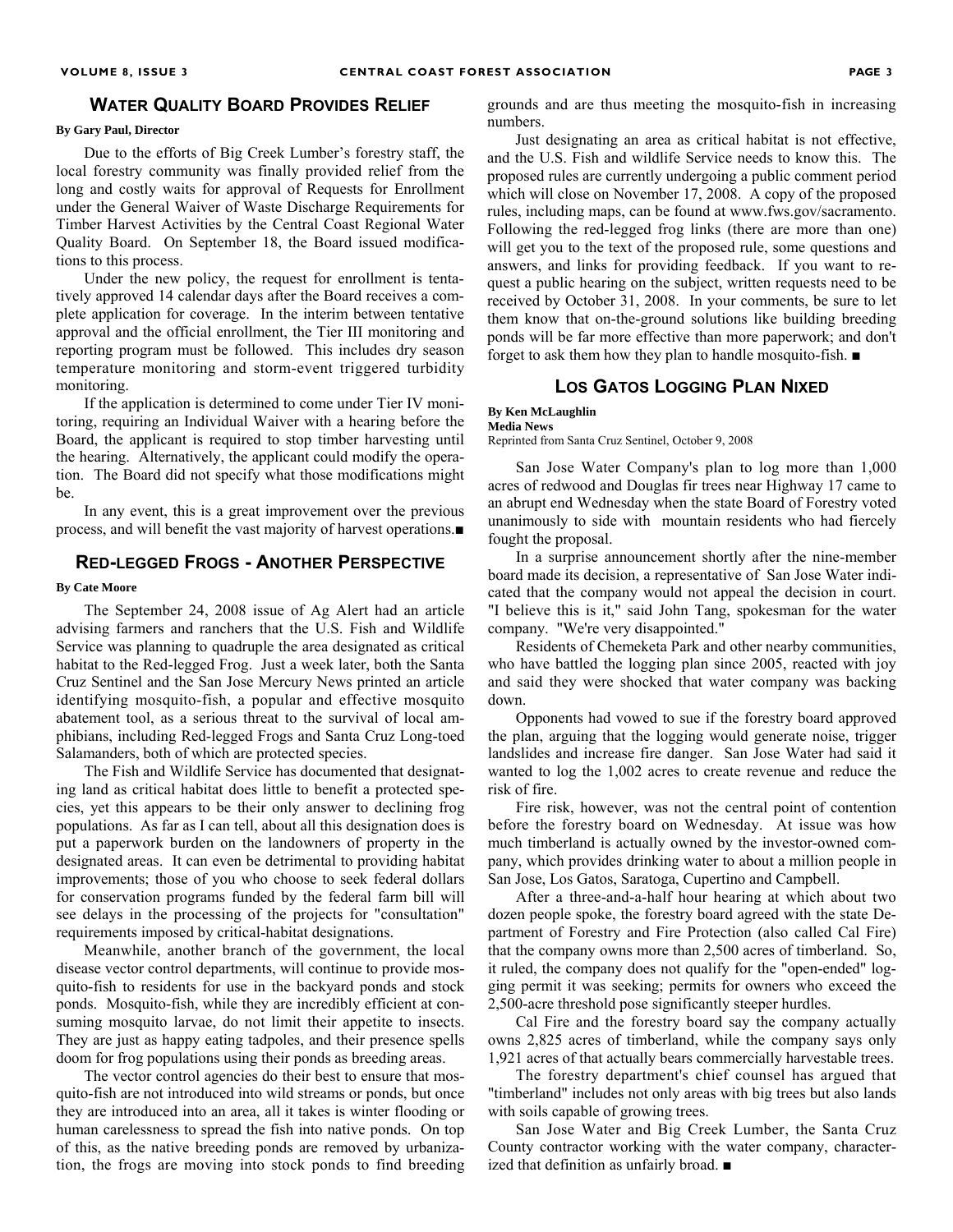#### **Choices, Changes & Consequences** *(Continued from page 1)*

even more benefit/harm factors. Pesticide spraying leaves residues that get into the waterways and the food chains. Draining standing water eliminates habitat, especially for amphibians. Mosquito-fish may eat up to 500 mosquito larvae per day, but they don't stop there. They will eat anything that is not eating them, including tadpoles of endangered amphibians, and this adds a voracious exotic predator to the environment. Doing nothing about mosquitoes allows the diseases to run rampant, killing birds, horses and some people.

So...what to do? The ugly fact of life is that you can't have everything. We earnestly wish to "do no harm." Unfortunately, it simply is not possible. You have to make you choices and accept the consequences. ■

#### **FALLOUT FROM SJWC'S TIMBER HARVEST PERMIT FAILURE**

#### **CCFA Board Editorial**

On October 8, the board of Forestry heard an appeal by San Jose Water Company (SJWC) based on the Cal Fire (nee California Dept. of Forestry - CDF) denial of the water company's Nonindustrial Timber Management Plan (NTMP). Cal Fire denied the NTMP based on a determination that SJWC owned more than 2,500 acres of timberland, the maximum acres allowed for an NTMP under state law.

The land in question is located on the east side of Highway 17 in Santa Clara County, next to Lexington reservoir.

But SJWC's forester, Big Creek Lumber (BCL), had already determined that the water company's timberland ownership was less than 2,000 acres. How could Cal Fire and Big Creek's analysis be so far apart?

This is an interesting question. BCL foresters spent far more time analyzing the acreage than Cal Fire did. They did a lot of ground truthing on the property, while Cal Fire spent little time on the ground. Instead, Cal Fire relied on helicopter flyovers, a methodology that is rarely used, because it is nearly impossible to determine property boundaries from the air. Most disturbing to the CCFA Board is the fact that BCL met with Cal Fire reps in order to find out how Cal Fire wanted BCL to determine which acres constituted timberland. Big Creek followed these instructions. Incomprehensibly, after providing Big Creek with their instructions, Cal Fire proceeded to use a completely different methodology. They did so without notifying either Big Creek or SJWC.

Perhaps an examination of the politics of the situation will shed more light. The NTMP is adjacent to several densely populated subdivisions. Some of the neighbors in theses subdivisions aligned themselves with a handful of well-known anti-logging extremist from Santa Cruz County. They decided to turn the NTMP into a "cause" and proceeded to attack the project from every angle.

Letters of opposition and insinuations of legal action poured into Cal Fire. You might ask yourselves what difference such opposition would make? After all, the process of obtaining a timber harvest permit is outlined in state law. If a landowner meets the minimum requirements, the permit must be granted. There is no legal consideration granted to opposition for its own sake.

But this rationale overlooks the fact that Cal Fire has publicly stated that their number one objective is to keep their agency out of court. Given this directive, one can understand why Cal Fire denied the NTMP.

To add insult to injury, the Board of Forestry denied SJWC's appeal, thereby upholding Cal Fire's determination. Astoundingly, the Board had to ignore its own statutory definitions of "timberland" and "crop of trees" in order to reach this conclusion.

One can only wonder whether the Board of Forestry has abandoned its stated mission of supporting and maintaining a viable forest products industry in California and instead is adopting Cal Fire's self-serving "don't sue us and we'll do anything you want" mentality.

Heaven help the forest landowners of California if this is true. ■

#### **DIESEL REGULATIONS UPDATE**

#### **By Eric Moore, Director**

The California Air Resources Board continues to shift and squirm as they try to avoid acknowledging an inconvenient truth, namely that the regulations they are proposing are economically unsustainable. Instead, they are building an increasingly complicated list of exclusions and special schedules for compliance, base on whether you own farm equipment or trucks or school buses, the size of your fleet, etc., etc., etc. Eventually, though, everyone will either need to replace their vehicles, their vehicles' engines, add on after-market emissions control devices or sell the vehicle out of state.

What the Air Resources Board does not seem to understand is how costly any of the above measure are to California's businesses, and ultimately to the state as a whole. Diesel engines are constructed to provide two million miles of service before replacement. Yes, that is two million! While a big interstate hauler will go through those miles in four or five years, most vehicles can expect thirty years of service, and most of the people using them have that duration in their business planning. It will cut many of them off at the knees to have to replace a big expensive vehicle before its time. To make the blow even worse, there are no engines currently available that meet the 2012 standard. This means those that re-powered recently to meet 2004 standards will have to do it again, for an even more unsustainable double whammy.

The implications of so many businesses being heavily stressed in these times is truly frightening. Businesses are already leaving California in droves. Those that cannot are the ones that provide vital on-the-ground services and many of these services involve the use of diesel equipment. How are we going to maintain our infrastructure, do construction, or grow our crops if the businesses cannot afford the equipment? How is California going to sustain its economy when a wave of businesses throw up their hands and quit or leave the state, laying off all of their people? How does the state think it is going to fund its projects when business taxes, income taxes, and transportation taxes all take a simultaneous hit?

The sad part is that it would take only one change to make the whole thing work: make the regulations apply only to new vehicles and let the rest die their natural deaths of old age and infirmity. The Air Resources Control Board will not make this change without pressure. We urge you to contact your legislators and the governor and ask them to put some sanity back into the proceedings. ■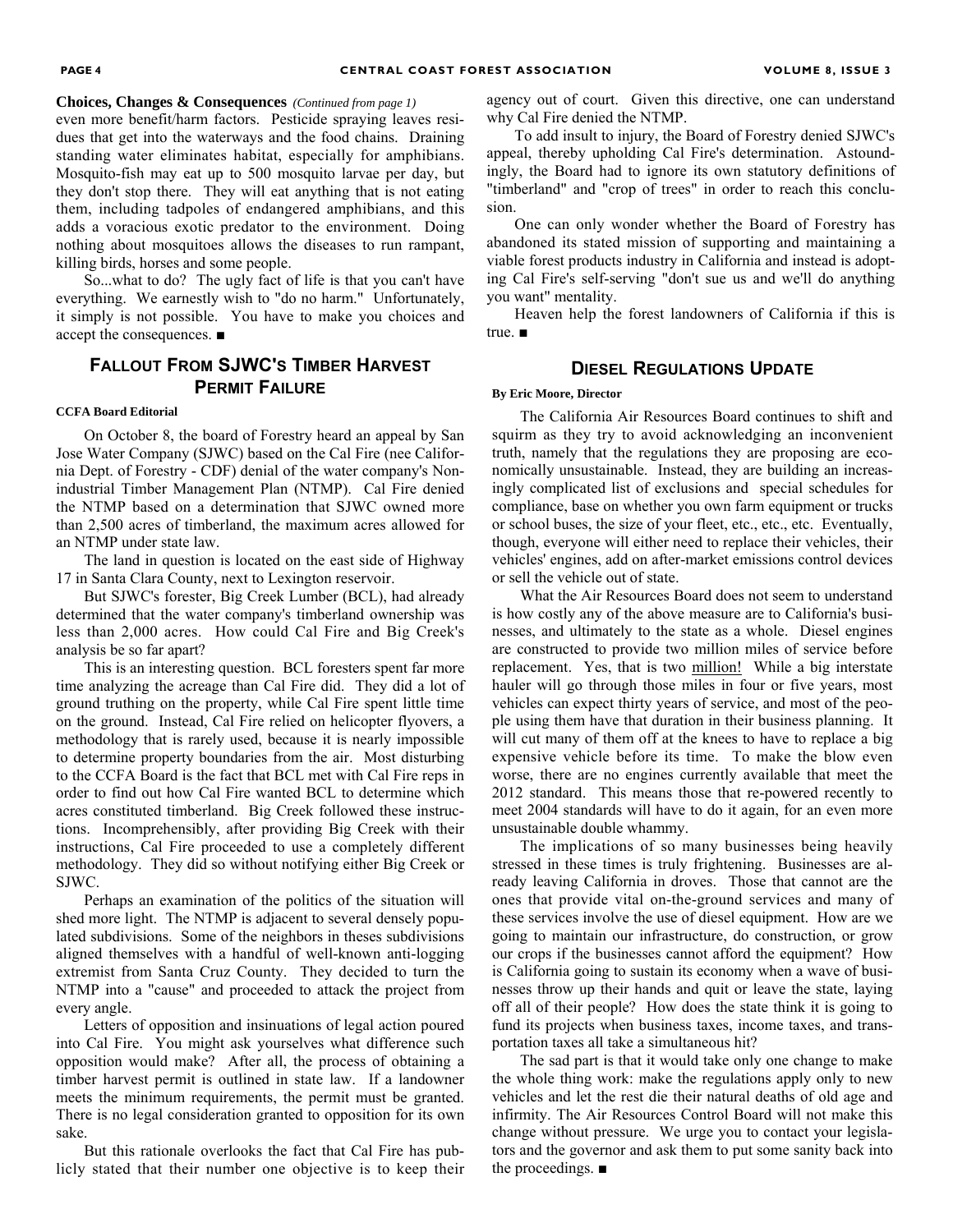